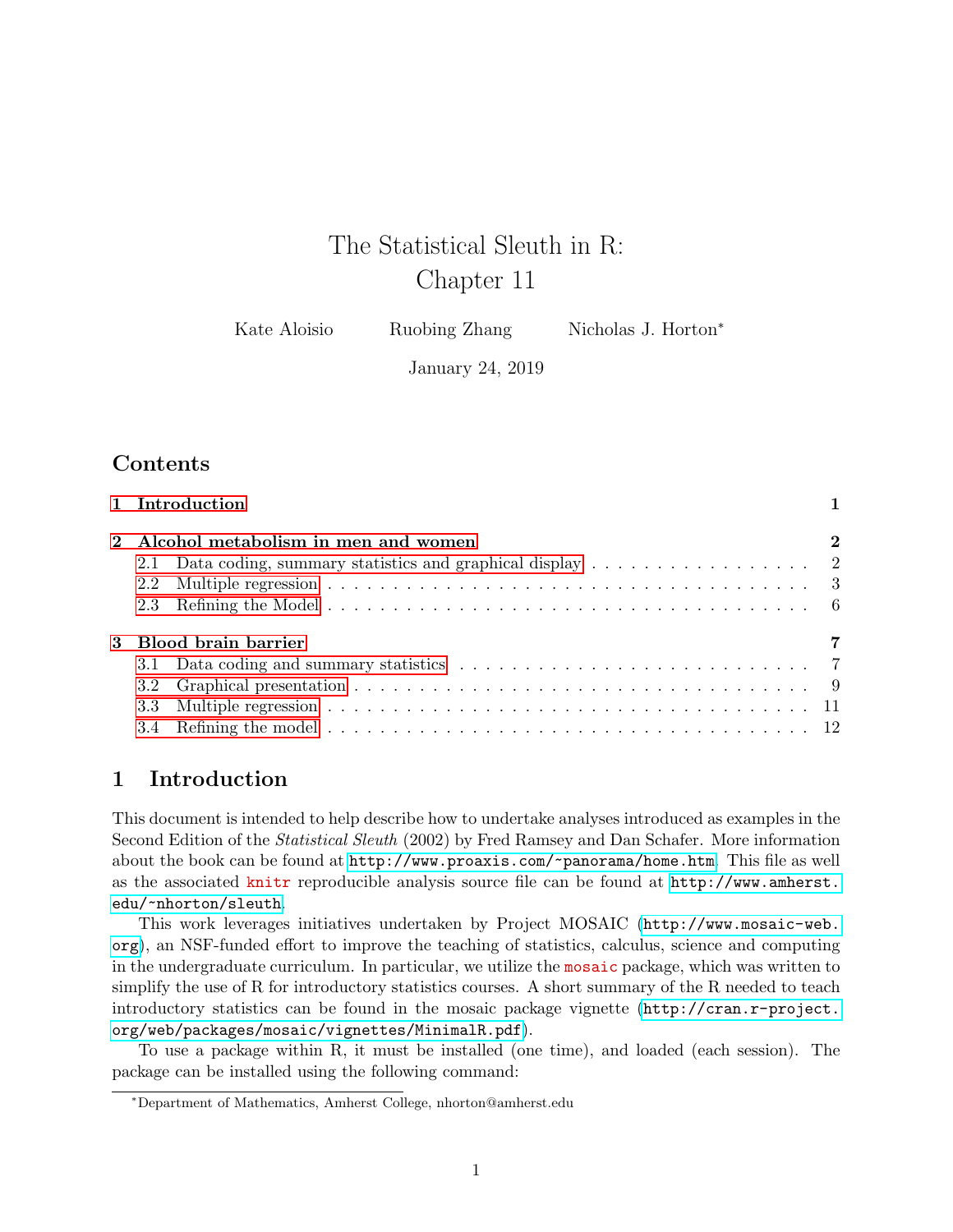### 2 ALCOHOL METABOLISM IN MEN AND WOMEN 2

```
> install.packages('mosaic') # note the quotation marks
```
Once this is installed, it can be loaded by running the command:

> require(mosaic)

This needs to be done once per session.

In addition the data files for the *Sleuth* case studies can be accessed by installing the **Sleuth2** package.

```
> install.packages('Sleuth2') # note the quotation marks
```
> require(Sleuth2)

We also set some options to improve legibility of graphs and output.

```
> trellis.par.set(theme=col.mosaic()) # get a better color scheme for lattice
> options(digits=3, show.signif.stars=FALSE)
```
The specific goal of this document is to demonstrate how to calculate the quantities described in Chapter 11: Model Checking and Refinement using R.

# <span id="page-1-0"></span>2 Alcohol metabolism in men and women

How do men and women metabolise alcohol? This is the question addressed in case study 11.1 in the Sleuth.

### <span id="page-1-1"></span>2.1 Data coding, summary statistics and graphical display

We begin by reading the data and summarizing the variables.

```
> summary(case1101)
```

```
Subject Metabol Gastric Sex
Min. : 1.0 Min. : 0.10 Min. :0.80 Female:18
1st Qu.: 8.8 1st Qu.: 0.60 1st Qu.:1.20 Male :14
Median :16.5 Median : 1.70 Median :1.60
Mean :16.5 Mean : 2.42 Mean :1.86
3rd Qu.:24.2 3rd Qu.: 2.93 3rd Qu.:2.20
Max. :32.0 Max. :12.30 Max. :5.20
       Alcohol
Alcoholic : 8
Non-alcoholic:24
```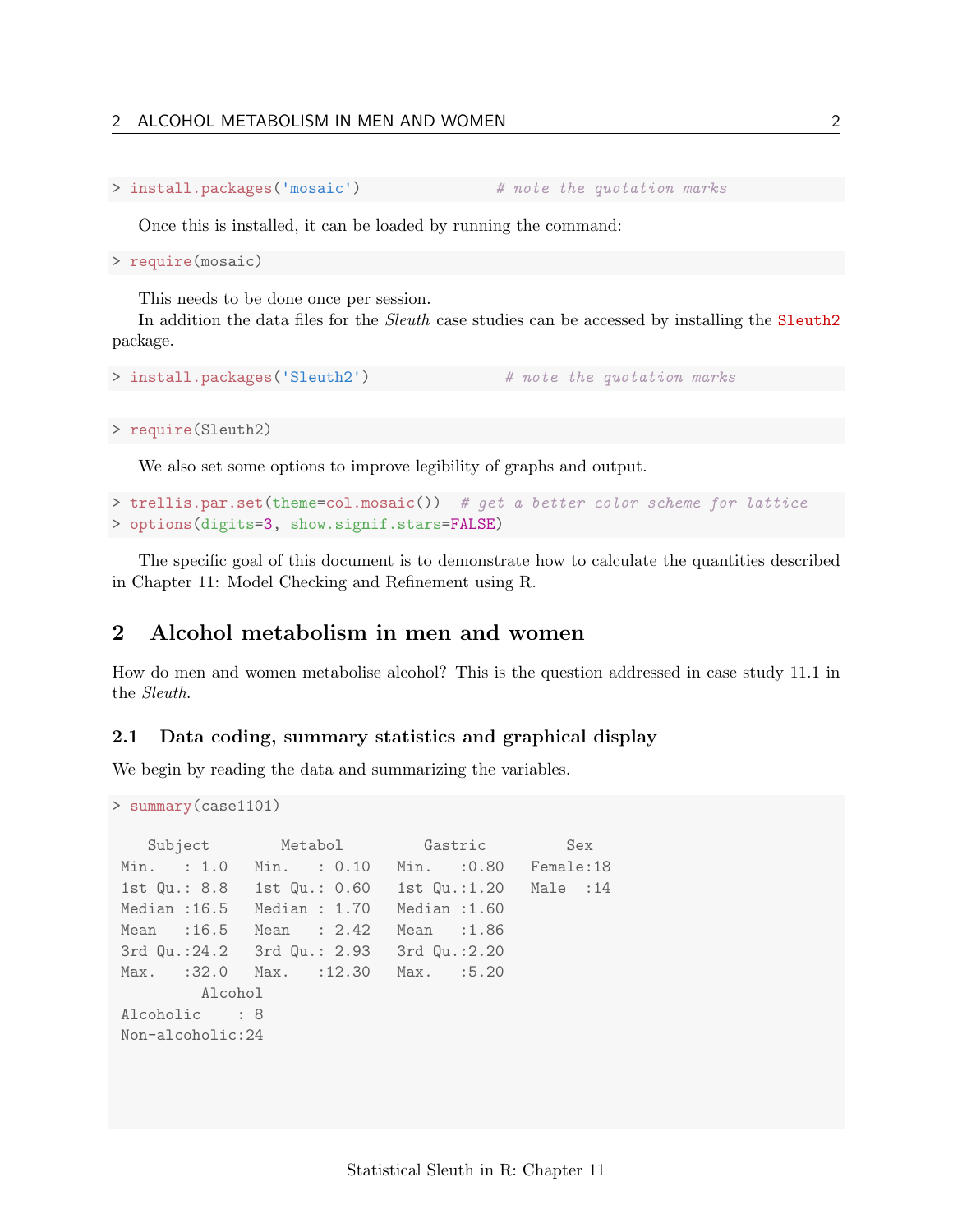A total of 32 volunteers were included in this data. There were 18 females and 14 males. As recorded in Display 9.2 (page 237 of the Sleuth).

The following is a graphical display of the variables akin to Display 11.2 (page 306).

> xyplot(Metabol ~ Gastric | Sex+Alcohol, data=case1101, auto.key=TRUE,

```
+ xlab="Gastric AD activity (mu mol/min/g of tissue)",
```

```
+ ylab="first pass metabolism (mmol/liter-hour)")
```


### <span id="page-2-0"></span>2.2 Multiple regression

First we can fit a full model for estimating *metabolism* given a subjects *quatric AD activity*, whether they are alcoholic and gender. This first model is summarized on page 315 (Display 11.9).

```
> case1101 = transform(case1101, Sex = factor(Sex, levels = c("Male", "Female")))
> case1101 = transform(case1101, Alcohol = factor(Alcohol,
+ levels = c("Non-alcoholic", "Alcoholic")))
> lm1 = lm(Metabol ~ Gastric+Sex+Alcohol+Gastric*Sex+Sex*Alcohol+
+ Gastric*Alcohol+Gastric*Sex*Alcohol, data=case1101); summary(lm1)
```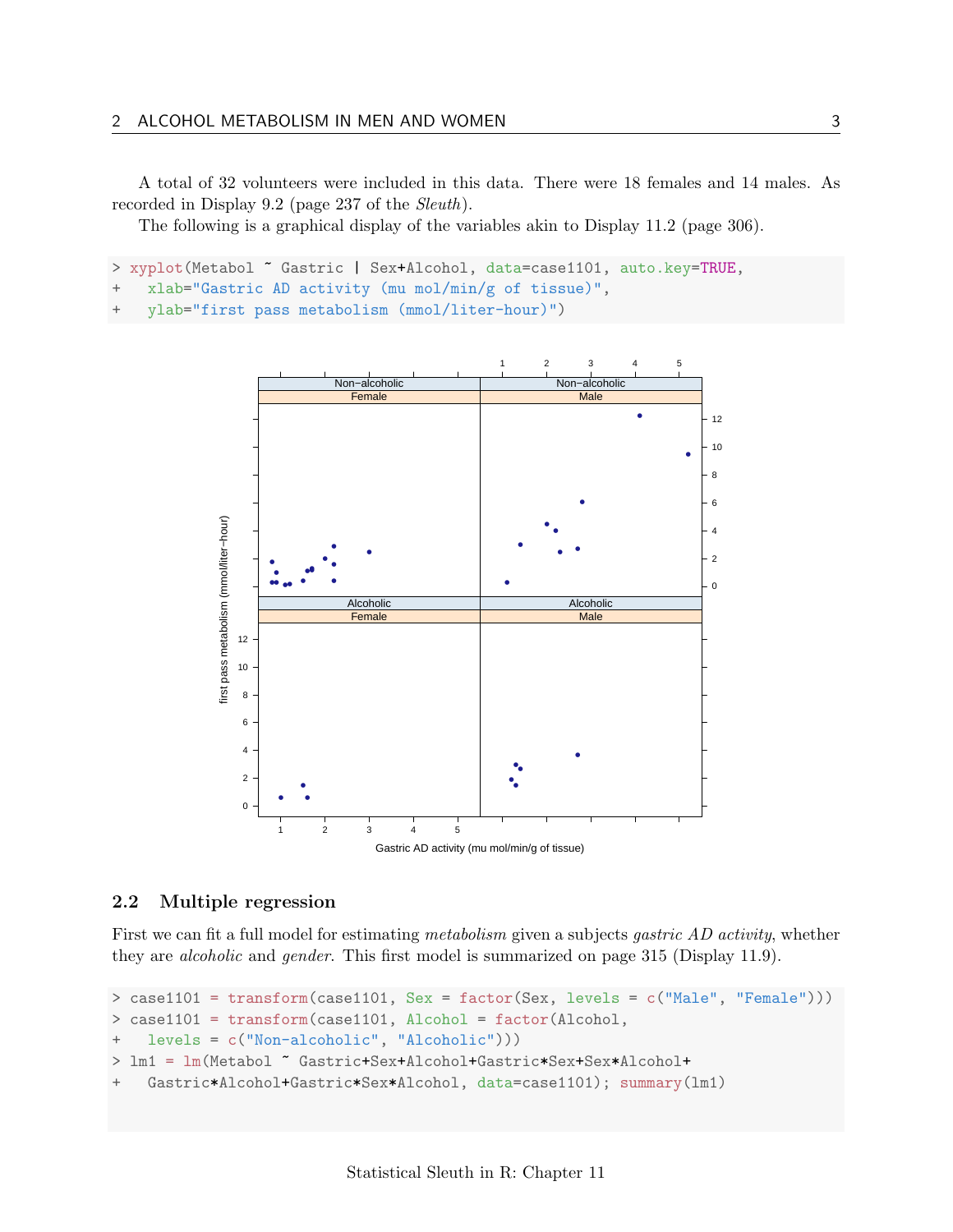| Call:                                                                                                                                                              |                |  |       |                        |                                                  |  |  |  |
|--------------------------------------------------------------------------------------------------------------------------------------------------------------------|----------------|--|-------|------------------------|--------------------------------------------------|--|--|--|
| $lm(formula = Metabol$ $\tilde{G}$ Gastric + Sex + Alcohol + Gastric * Sex +<br>Sex * Alcohol + Gastric * Alcohol + Gastric * Sex * Alcohol,<br>$data = case1101)$ |                |  |       |                        |                                                  |  |  |  |
| Residuals:                                                                                                                                                         |                |  |       |                        |                                                  |  |  |  |
| Min 10 Median 30 Max<br>$-2.429 -0.619 -0.047$ 0.515 3.652                                                                                                         |                |  |       |                        |                                                  |  |  |  |
| Coefficients:                                                                                                                                                      |                |  |       |                        |                                                  |  |  |  |
|                                                                                                                                                                    |                |  |       |                        | Estimate Std. Error t value $Pr(>\vert t \vert)$ |  |  |  |
| (Intercept)                                                                                                                                                        | $-1.660$       |  |       |                        | $1.000 - 1.66 0.110$                             |  |  |  |
| Gastric                                                                                                                                                            |                |  |       |                        | 2.514 0.343 7.32 1.5e-07                         |  |  |  |
| SexFemale                                                                                                                                                          | 1.466          |  | 1.333 | 1.10                   | 0.282                                            |  |  |  |
| AlcoholAlcoholic                                                                                                                                                   | 2.552          |  |       | 1.946 1.31             | 0.202                                            |  |  |  |
| Gastric: SexFemale                                                                                                                                                 |                |  |       | $-1.673$ 0.620 $-2.70$ | 0.013                                            |  |  |  |
| SexFemale: AlcoholAlcoholic                                                                                                                                        | $-2.252$ 4.394 |  |       | $-0.51$                | 0.613                                            |  |  |  |
| Gastric: AlcoholAlcoholic                                                                                                                                          | $-1.459$ 1.053 |  |       | $-1.39$                | 0.179                                            |  |  |  |
| Gastric:SexFemale:AlcoholAlcoholic 1.199 2.998 0.40                                                                                                                |                |  |       |                        | 0.693                                            |  |  |  |
| Residual standard error: 1.25 on 24 degrees of freedom                                                                                                             |                |  |       |                        |                                                  |  |  |  |
| Multiple R-squared: 0.828, Adjusted R-squared: 0.777                                                                                                               |                |  |       |                        |                                                  |  |  |  |
| F-statistic: 16.5 on 7 and 24 DF, p-value: 9.35e-08                                                                                                                |                |  |       |                        |                                                  |  |  |  |

Next we can calculate a number of model diagnostics, including leverage, studentized resids and Cook's distance (pages 319–320).

> require(MASS)

```
> case1101 = transform(case1101, hat = hatvalues(lm1))
> case1101 = transform(case1101, studres = studres(lm1))
> case1101 = transform(case1101, cooks = cooks.distance(lm1))
> case1101[31,]
  Subject Metabol Gastric Sex Alcohol hat studres cooks
31 31 9.5 5.2 Male Non-alcoholic 0.601 -2.72 1.1
```
The following is a residual plot for the full model akin to Display 11.7 (page 313).

```
> xyplot(residuals(lm1) ~ fitted(lm1), xlab="Fitted values", ylab="Residuals",
+ type=c("p", "r", "smooth"))
```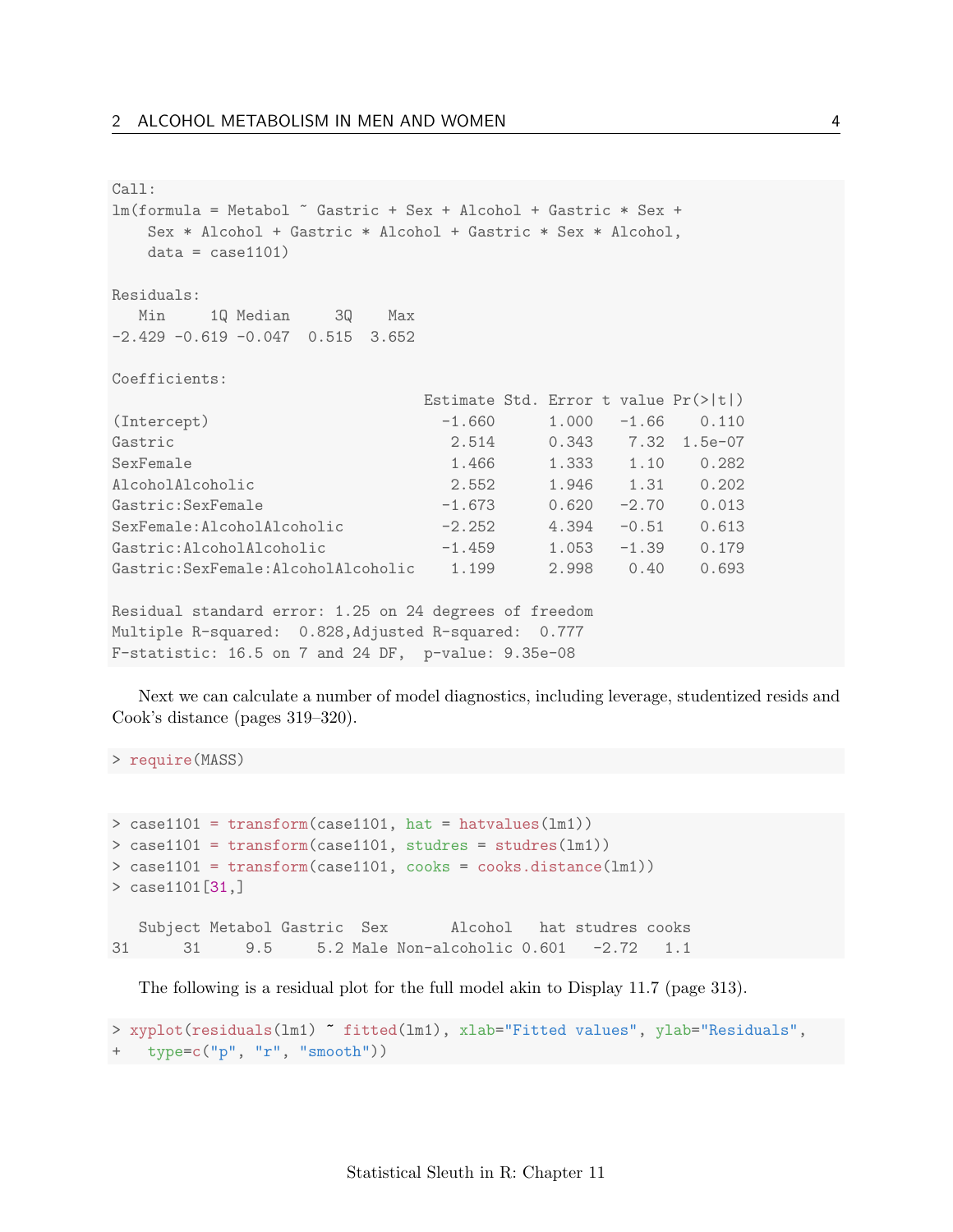

From these diagnostics it appears that observations 31 and 32 may be influential points. Therefore, we next re-fit the full model excluding these two observations. The following results are found in Display 11.9 and discussed on page 315.

```
> case11012 = case1101[-c(31, 32),]
> lm2 = lm(Metabol ~ Gastric+Sex+Alcohol+Gastric*Sex+Sex*Alcohol+
+ Gastric*Alcohol+Gastric*Sex*Alcohol, data=case11012); summary(lm2)
Call:
lm(formula = Metabol ~ Gastric + Sex + Alcohol + Gastric * Sex +
   Sex * Alcohol + Gastric * Alcohol + Gastric * Sex * Alcohol,
   data = case11012)Residuals:
   Min 1Q Median 3Q Max
-1.8076 -0.5701 -0.0466 0.4976 1.4002
Coefficients:
                           Estimate Std. Error t value Pr(>|t|)
(Intercept) -0.680 1.309 -0.52 0.6088
Gastric 1.921 0.608 3.16 0.0046
SexFemale 0.486 1.467 0.33 0.7436
AlcoholAlcoholic 1.572 1.812 0.87 0.3949
Gastric:SexFemale -1.081 0.721 -1.50 0.1483
SexFemale:AlcoholAlcoholic -1.272 3.467 -0.37 0.7172
Gastric:AlcoholAlcoholic -0.866 0.963 -0.90 0.3784
Gastric:SexFemale:AlcoholAlcoholic 0.606 2.316 0.26 0.7961
Residual standard error: 0.941 on 22 degrees of freedom
Multiple R-squared: 0.685,Adjusted R-squared: 0.585
```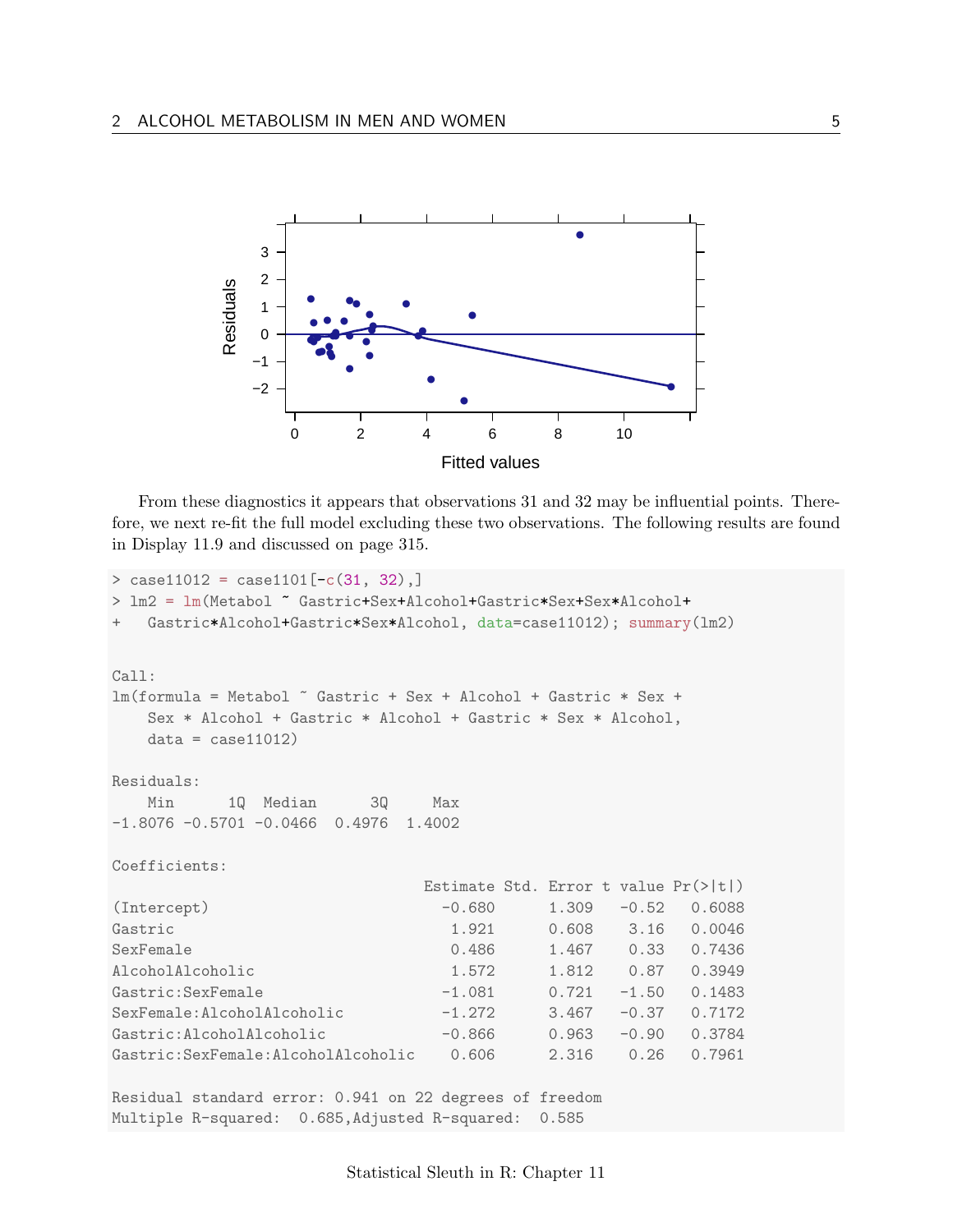F-statistic: 6.83 on 7 and 22 DF, p-value: 0.000226

### <span id="page-5-0"></span>2.3 Refining the Model

This section addresses the process of refining the model. We first tested the lack of fit for the removal of Alcohol as shown in Display 11.13 (page 322).

```
> lm3 = lm(Metabol ~ Gastric+Sex+Gastric*Sex, data=case11012); summary(lm3)
Call:
lm(formula = Metabol \tilde{ } Gastric + Sex + Gastric * Sex, data = case11012)
Residuals:
   Min 1Q Median 3Q Max
-1.5962 -0.6025 -0.0408 0.4759 1.6473
Coefficients:
                Estimate Std. Error t value Pr(>|t|)
(Intercept) 0.0695 0.8019 0.09 0.9316
Gastric 1.5654 0.4074 3.84 0.0007
SexFemale -0.2668 0.9932 -0.27 0.7904
Gastric:SexFemale -0.7285 0.5394 -1.35 0.1885
Residual standard error: 0.882 on 26 degrees of freedom
Multiple R-squared: 0.673,Adjusted R-squared: 0.635
F-statistic: 17.8 on 3 and 26 DF, p-value: 1.71e-06
> anova(\text{lm3}, \text{lm2}) # page 322
Analysis of Variance Table
Model 1: Metabol ~ Gastric + Sex + Gastric * Sex
Model 2: Metabol ~ Gastric + Sex + Alcohol + Gastric * Sex + Sex * Alcohol +
   Gastric * Alcohol + Gastric * Sex * Alcohol
 Res.Df RSS Df Sum of Sq F Pr(\ge F)1 26 20.2
2 22 19.5 4 0.74 0.21 0.93
```
Next we assessed a model without an intercept which is scientifically plausible as summarized in Display 11.14 (page 323).

> lm4 = lm(Metabol ~ Gastric+Gastric:Sex -1 , data=case11012); summary(lm4)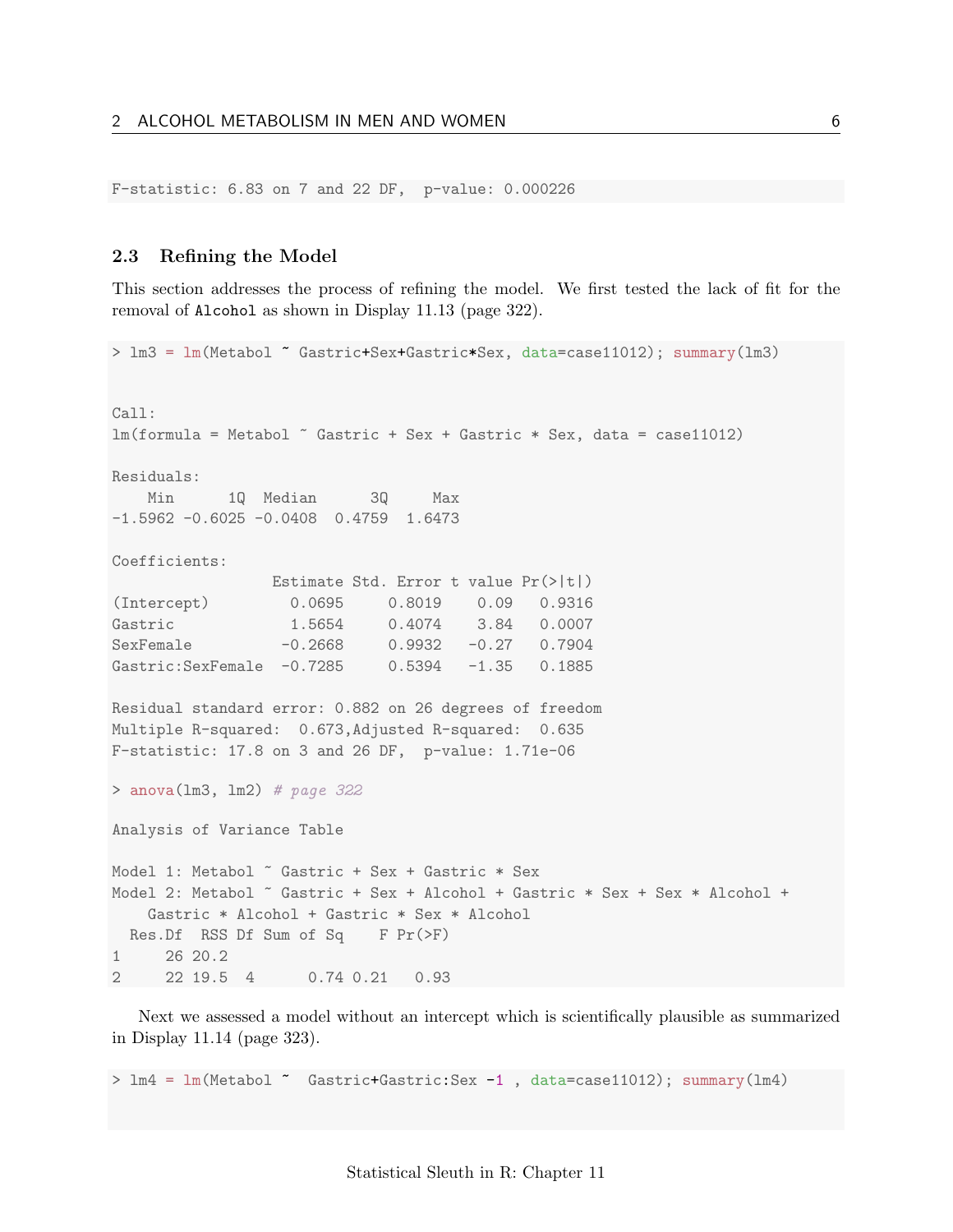Call:  $lm(formula = Metabol$   $\tilde{ }$  Gastric + Gastro:Sex - 1, data = case11012)Residuals: Min 1Q Median 3Q Max -1.6171 -0.6075 -0.0262 0.4772 1.6230 Coefficients: (1 not defined because of singularities) Estimate Std. Error t value Pr(>|t|) Gastric 0.726 0.121 5.99 1.9e-06 Gastric:SexMale 0.873 0.174 5.02 2.6e-05 Gastric:SexFemale NA NA NA NA Residual standard error: 0.852 on 28 degrees of freedom Multiple R-squared: 0.877,Adjusted R-squared: 0.868 F-statistic: 99.9 on 2 and 28 DF, p-value: 1.8e-13  $>$  anova $(\text{lm}4, \text{lm}3)$ Analysis of Variance Table Model 1: Metabol ~ Gastric + Gastric: Sex - 1 Model 2: Metabol ~ Gastric + Sex + Gastric \* Sex Res.Df RSS Df Sum of Sq  $F Pr(\ge F)$ 1 28 20.3 2 26 20.2 2 0.094 0.06 0.94

Note that the "Summary of Statistical Findings" section (page 306) is based on this final model.

### <span id="page-6-0"></span>3 Blood brain barrier

Neuroscientists working to better understand the blood brain barrier have infused rats with cells to induce brain tumors. This is the topic addressed in case study 11.2 in the Sleuth.

### <span id="page-6-1"></span>3.1 Data coding and summary statistics

We begin by reading the data, performing transformations where needed and summarizing the variables.

```
> case1102 = transform(case1102, Y = Brain/Liver)
> case1102 = transform(case1102, logliver = log(Liver))
> case1102 = transform(case1102, logbrain = log(Brain))
> case1102 = transform(case1102, SAC = as.factor(Time))
> case1102 = transform(case1102, logy = log(Brain/Liver))
> case1102 = transform(case1102, logtime = log(Time))
```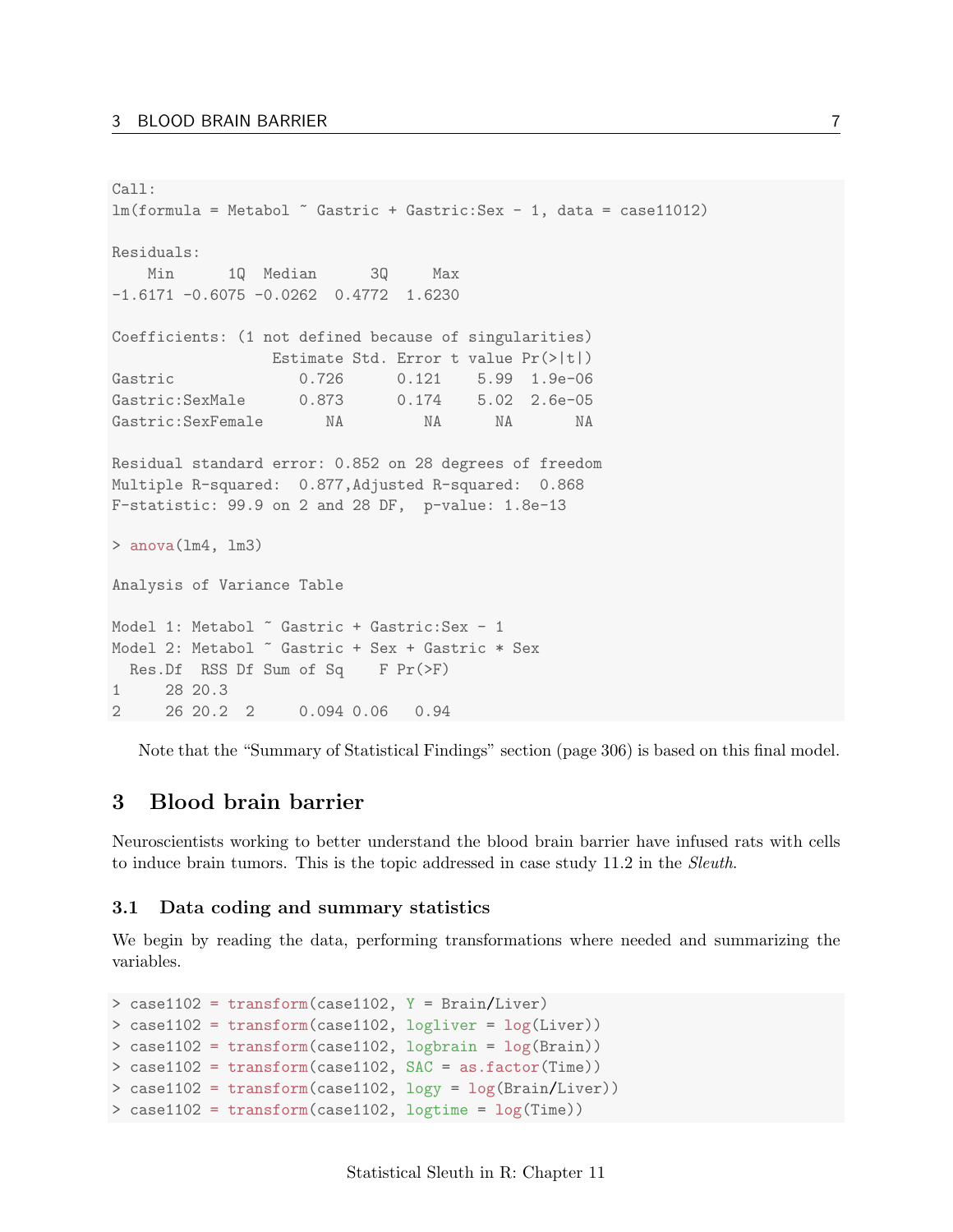> case1102 = transform(case1102, Treat = relevel(Treat, ref="NS")) > summary(case1102)

|  |                             |  |                                                         | Min. : 1334 Min. : 928 Min. : 0.5 NS:17 Min. : 9                        |
|--|-----------------------------|--|---------------------------------------------------------|-------------------------------------------------------------------------|
|  |                             |  |                                                         | 1st Qu.: 19281    1st Qu.: 16210    1st Qu.: 1.1    BD:17    1st Qu.:10 |
|  |                             |  |                                                         | Median : 32572 Median : 643965 Median : 3.0 Median : 10                 |
|  |                             |  |                                                         | Mean : 39965 Mean : 668776 Mean : 23.5 Mean : 10                        |
|  |                             |  |                                                         | 3rd Qu.: 50654 3rd Qu.:1318557 3rd Qu.:24.0 3rd Qu.:10                  |
|  |                             |  |                                                         | Max. : 123730 Max. : 1790863 Max. : 72.0 Max. : 11                      |
|  |                             |  |                                                         | Sex Weight Loss Tumor Y                                                 |
|  |                             |  |                                                         | F:26 Min. :184 Min. :-4.90 Min. : 25 Min. :0.01                         |
|  |                             |  | M: 8 1st Qu.:225 1st Qu.: 1.20 1st Qu.:136 1st Qu.:0.03 |                                                                         |
|  |                             |  | Median : 240 Median : 3.95 Median : 166 Median : 0.12   |                                                                         |
|  |                             |  | Mean : 242 Mean : 3.64 Mean : 183 Mean : 1.50           |                                                                         |
|  |                             |  |                                                         | 3rd Qu.:259 3rd Qu.: 5.97 3rd Qu.:223 3rd Qu.:1.95                      |
|  |                             |  |                                                         | Max. :298 Max. :12.80 Max. :484 Max. :8.55                              |
|  |                             |  |                                                         | logliver logbrain SAC logy logtime                                      |
|  |                             |  |                                                         | Min. : 6.83 Min. : 7.20 0.5:9 Min. :-4.58 Min. :-0.69                   |
|  |                             |  |                                                         | 1st Qu.: 9.69 1st Qu.: 9.86 3 :9 1st Qu.:-3.39 1st Qu.:-0.25            |
|  |                             |  |                                                         | Median : 13.37 Median : 10.39 24 : 8 Median : - 2.13 Median : 1.10      |
|  |                             |  |                                                         | Mean :11.61 Mean :10.23 72:8 Mean :-1.39 Mean : 1.86                    |
|  | 3rd Qu.:14.09 3rd Qu.:10.83 |  |                                                         | 3rd Qu.: 0.67 3rd Qu.: 3.18                                             |
|  |                             |  |                                                         | Max. : 14.40 Max. : 11.73 Max. : 2.15 Max. : 4.28                       |

A total of 34 rats were included in this experiment. Each rat was given either the barrier solution ( $n = 17$ ) or a normal saline solution ( $n = 17$ ). Then variables of interest were calculated and are displayed in Display 11.4 (page 308 of the Sleuth).

We can graphically relationships between the variables using a pairs plot.

> smallds = case1102[,c("logy", "logbrain","logliver","Treat", "SAC")] > pairs(smallds)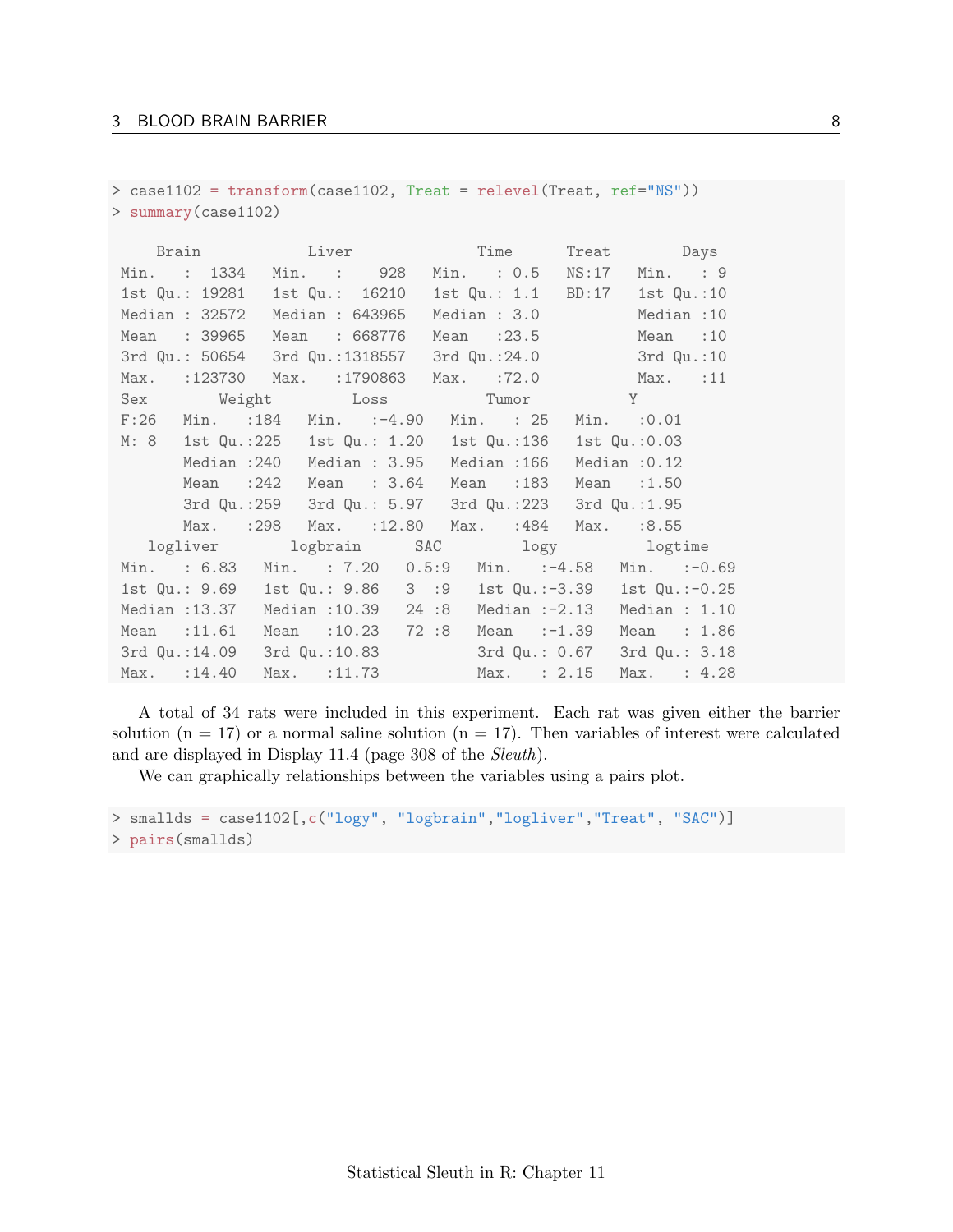

### <span id="page-8-0"></span>3.2 Graphical presentation

The following displays a scatterplot of log ratio (Y) as a function of log time, akin to Display 11.5 on page 309.

```
> xyplot(Y ~ Time, group=Treat, scales=list(y=list(log=TRUE),
+ x=list(log=TRUE)), auto.key=TRUE, data=case1102)
```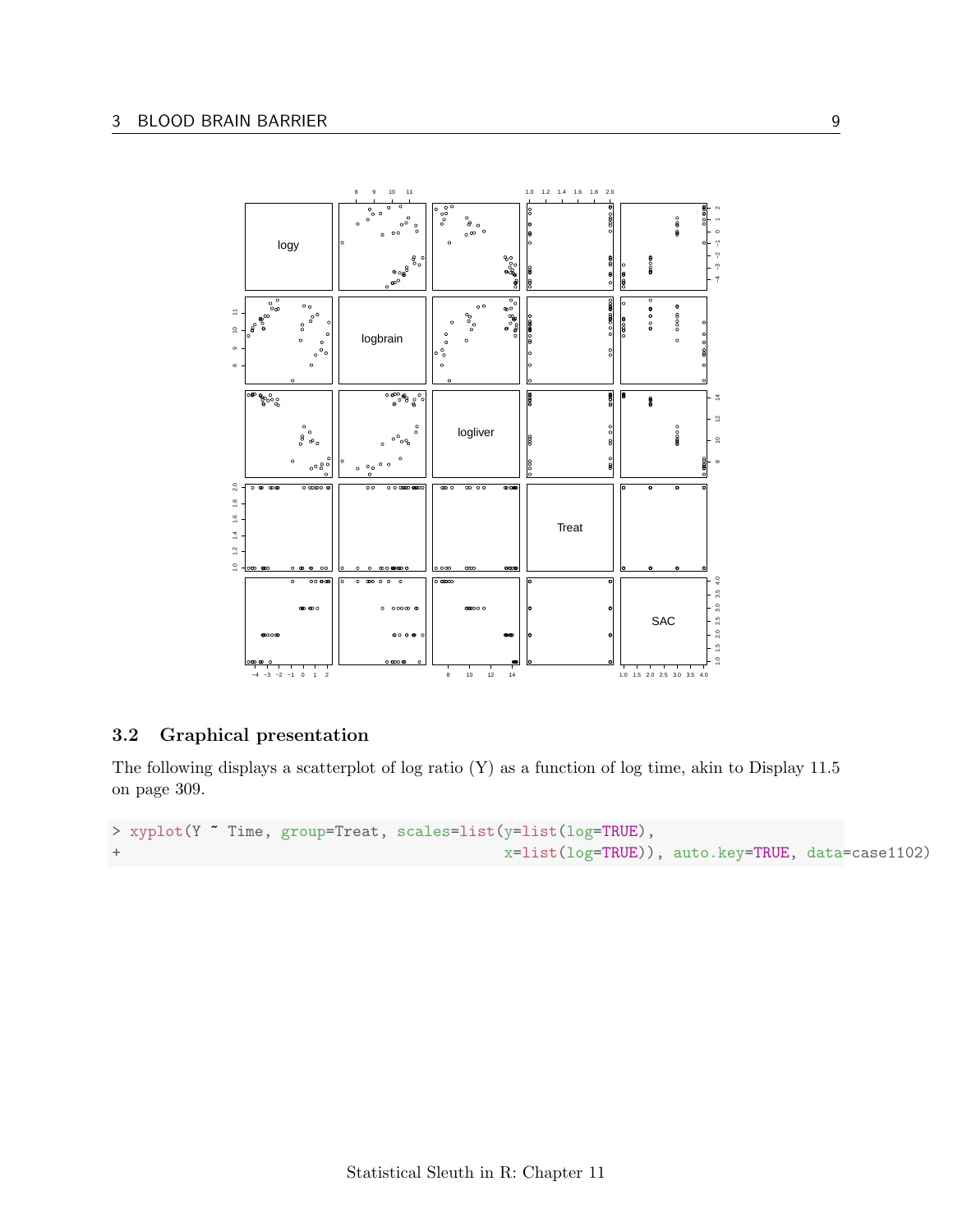

The following graphs are akin to the second and third plots in Display 11.16 on page 326.

```
> case1102 = transform(case1102, female = ifelse(Sex=="F", 1, 0))
> xyplot(logy ~ jitter(female), xlab="Sex", type=c("p", "r", "smooth"),
+ data=case1102)
```


```
> xyplot(logy ~ jitter(Days), type=c("p", "r", "smooth"),
+ data=case1102)
```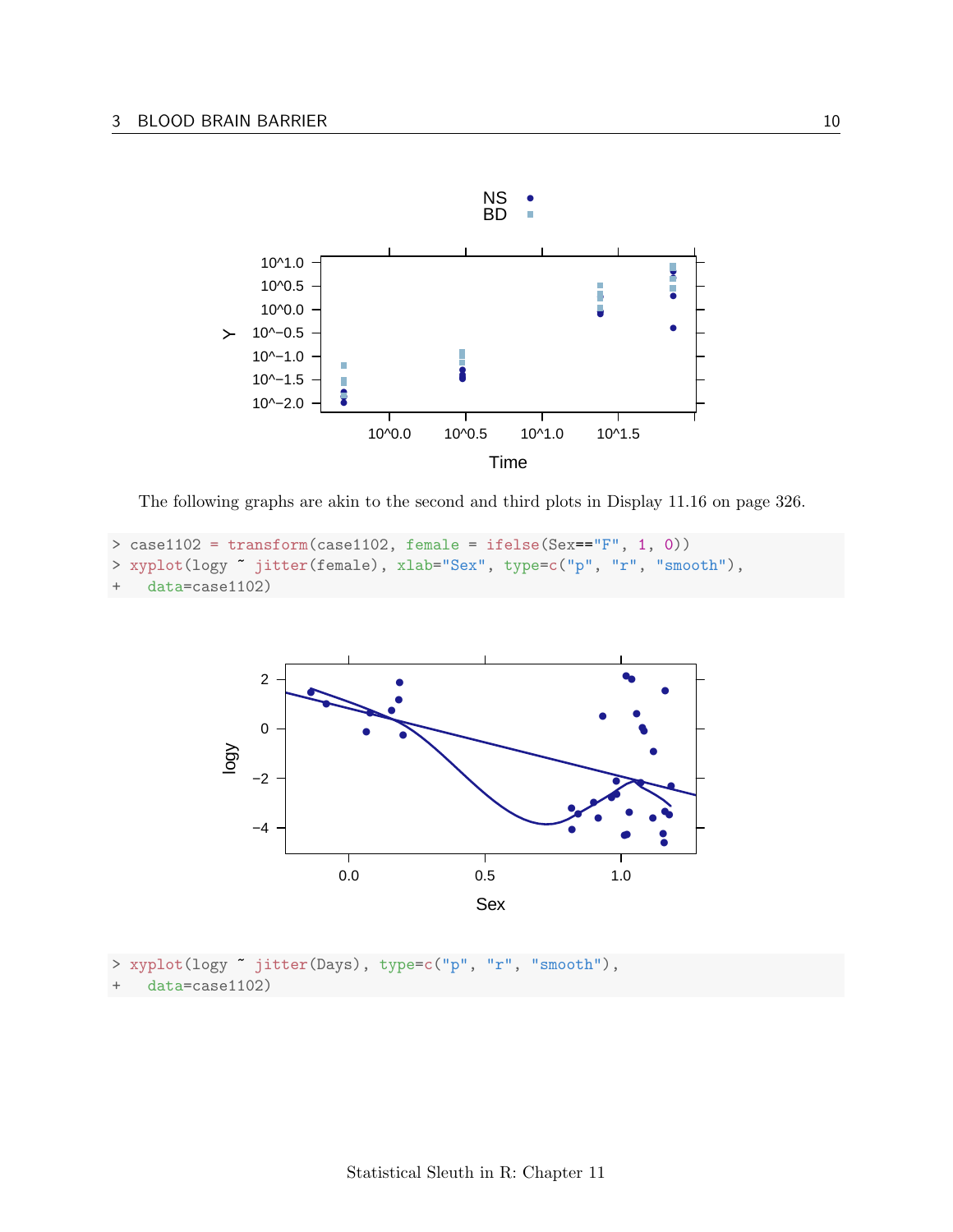

#### <span id="page-10-0"></span>3.3 Multiple regression

We first fit a model that reflects the initial investigation. This is the proposed model from page 311.

```
> lm1 = lm(logy ~ SAC+Treat+SAC*Treat+Days+Sex+
+ Weight+Loss+Tumor, data=case1102); summary(lm1)
Call:
lm(formula = logy \tilde{B} SAC + Treat + SAC * Treat + Days + Sex +
   Weight + Loss + Tumor, data = case1102)
Residuals:
   Min 1Q Median 3Q Max
-1.4056 -0.2559 0.0458 0.1957 1.1583
Coefficients:
            Estimate Std. Error t value Pr(>|t|)
(Intercept) -3.836741 3.391046 -1.13 0.271
SAC3 1.015463 0.399578 2.54 0.019
SAC24 4.337135 0.477836 9.08 1.0e-08
SAC72 5.010605 0.454953 11.01 3.5e-10
TreatBD 0.795999 0.378970 2.10 0.048
Days -0.036987 0.295645 -0.13 0.902
SexM 0.001295 0.373368 0.00 0.997
Weight -0.000558 0.005330 -0.10 0.918
Loss -0.059544 0.030422 -1.96 0.064
Tumor 0.001551 0.001226 1.26 0.220
SAC3:TreatBD 0.179831 0.551964 0.33 0.748
```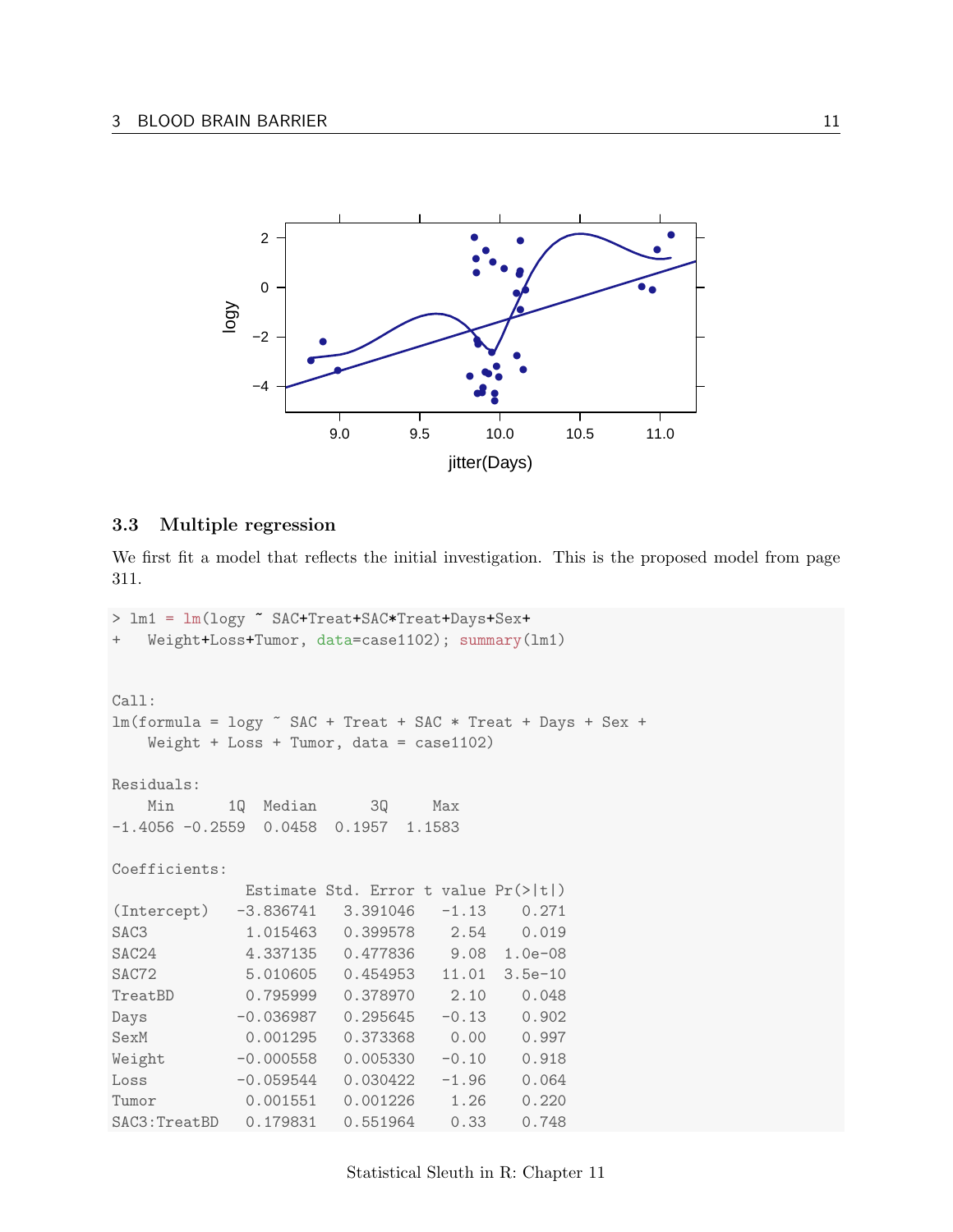### 3 BLOOD BRAIN BARRIER 12

SAC24:TreatBD -0.386047 0.585450 -0.66 0.517 SAC72:TreatBD 0.379104 0.569242 0.67 0.513 Residual standard error: 0.564 on 21 degrees of freedom Multiple R-squared: 0.96,Adjusted R-squared: 0.937 F-statistic: 41.9 on 12 and 21 DF, p-value: 6.45e-12

We can then display a residual plot to assess the fit of the above model. This is provided in Display 11.6 (page 312).

```
> xyplot(residuals(lm1) ~ fitted(lm1), xlab="Fitted values", ylab="Residuals",
+ type=c("p", "r", "smooth"))
```


### <span id="page-11-0"></span>3.4 Refining the model

Lastly, we fit a refined model. These results can be found in Display 11.17 (page 327).

```
> lm2 = lm(logy ~ SAC+Treat, data=case1102); summary(lm2)
Call:
lm(formula = logy \tilde{S} SAC + Treat, data = case1102)
Residuals:
   Min 1Q Median 3Q Max
-1.7402 -0.1755 -0.0178 0.2477 1.0551
Coefficients:
           Estimate Std. Error t value Pr(>|t|)
(Intercept) -4.302 0.205 -21.01 < 2e-16
```